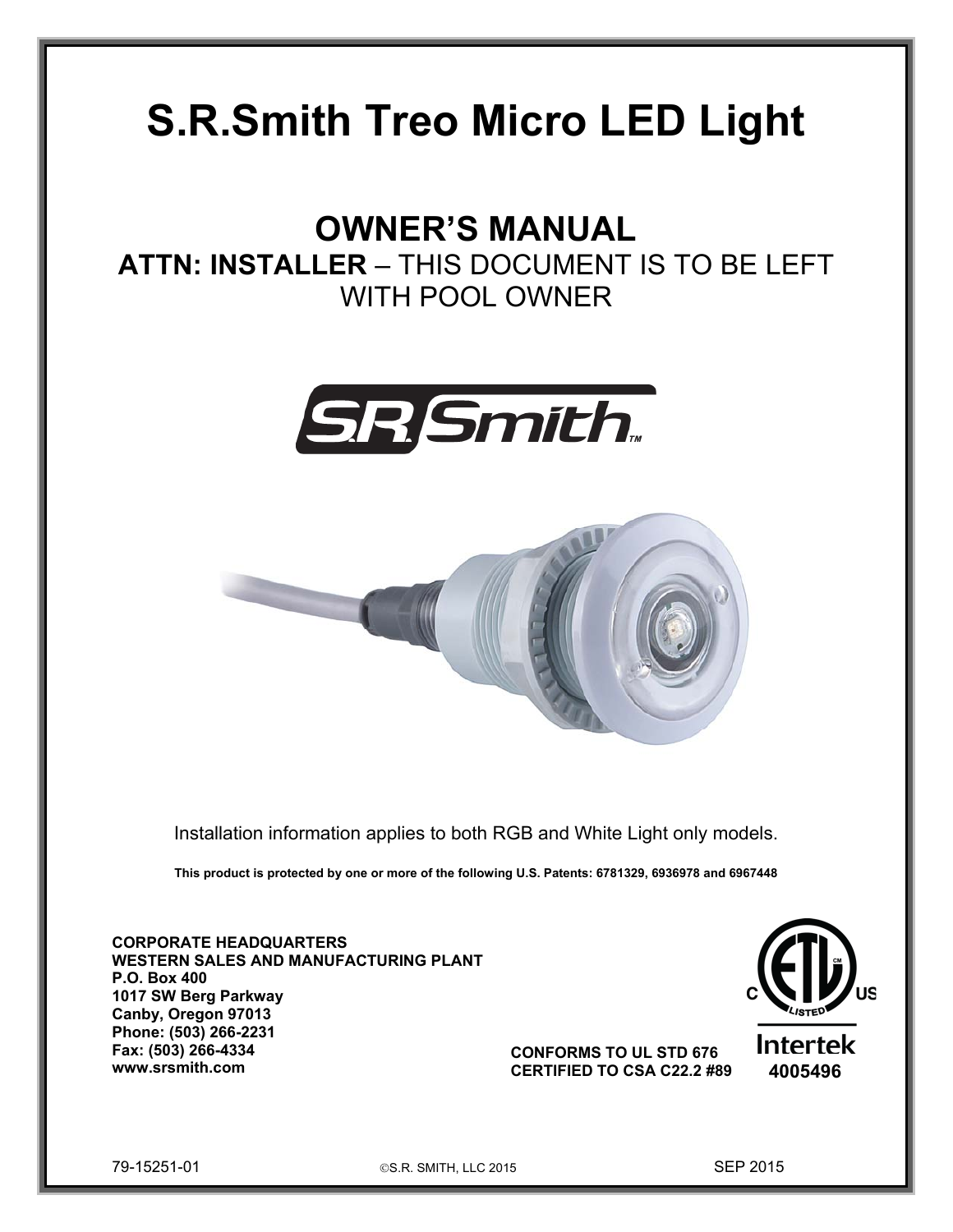### **Basic Operation for LED Color Changing models (RGB) -** White Only lamps are simply on or off

When connected to an approved, 12VAC, Class 2 power supply - The S.R.Smith Treo Micro LED color changing light uses simple 'off / on' power switching to control the basic, pre-defined color modes with memory function.

#### **Memory**

The memory function remembers the last color setting. For example, if the light was last used in the blue mode, the next time the light is turned on it will be blue mode.

#### **Color Mode Selection**

The LED will turn on to the color in memory. To move to the next color mode, quickly (within one second or faster) toggle the power to the lights 'OFF / ON'.

Advance through the modes until the desired mode is selected. The modes will cycle 1,2,3,4,5,6,7,8, then cycle back to 1. See table below for details.

| <b>Color Mode Selection Guide</b> |                           |
|-----------------------------------|---------------------------|
| Mode 1                            | Soft Color Change         |
| Mode 2                            | White                     |
| Mode 3                            | <b>Blue</b>               |
| Mode 4                            | Green                     |
| Mode 5                            | Red                       |
| Mode 6                            | Amber                     |
| Mode 7                            | Magenta                   |
| Mode 8                            | <b>Flash Color Change</b> |

#### **Color Sync Reset**

To synchronize all lights on the system including older **\***Fiberstars LED Series Pool lights, you must use the following sequence:

- 1. Turn lights 'ON' to confirm the color modes are out of sync.
- 2. Turn lights 'OFF' for 5 seconds or more.
- 3. Toggles lights 'ON' / OFF' three times within three seconds must end in 'OFF' condition
- 4. Leave lights in 'OFF' condition for 5 seconds.
- 5. Turn lights 'ON' and confirm that all lights are in mode #1, Soft Color Change

**\*** Older Fiberstars LED lights can synchronize with the newest generation lights ONLY if they have their DIP switches in their default, 'All Down' position. In a mixed environment, the Color Sync Reset will need to be performed each time the lights are used and color synchronization is desired.



## **Advanced Operation via ACP**

Advance Control Protocol (ACP) provides dimming and custom color control through a dedicated color remote control. All S.R. Smith LED lights (Treo®, Fiberglass®, Treo Micro®) and 2015 or later water features are ACP compatible.

This sealed light is equipped with a thermal protection circuit built into the LED emitter control circuit. If the circuit *detects that the light is getting too hot for a given environment, it will automatically reduce the brightness in*  increments until the light remains below the thermal threshold. If this condition occurs, it may or may not be *noticeable by the human eye and is a normal function, not a sign of malfunction or failure.*